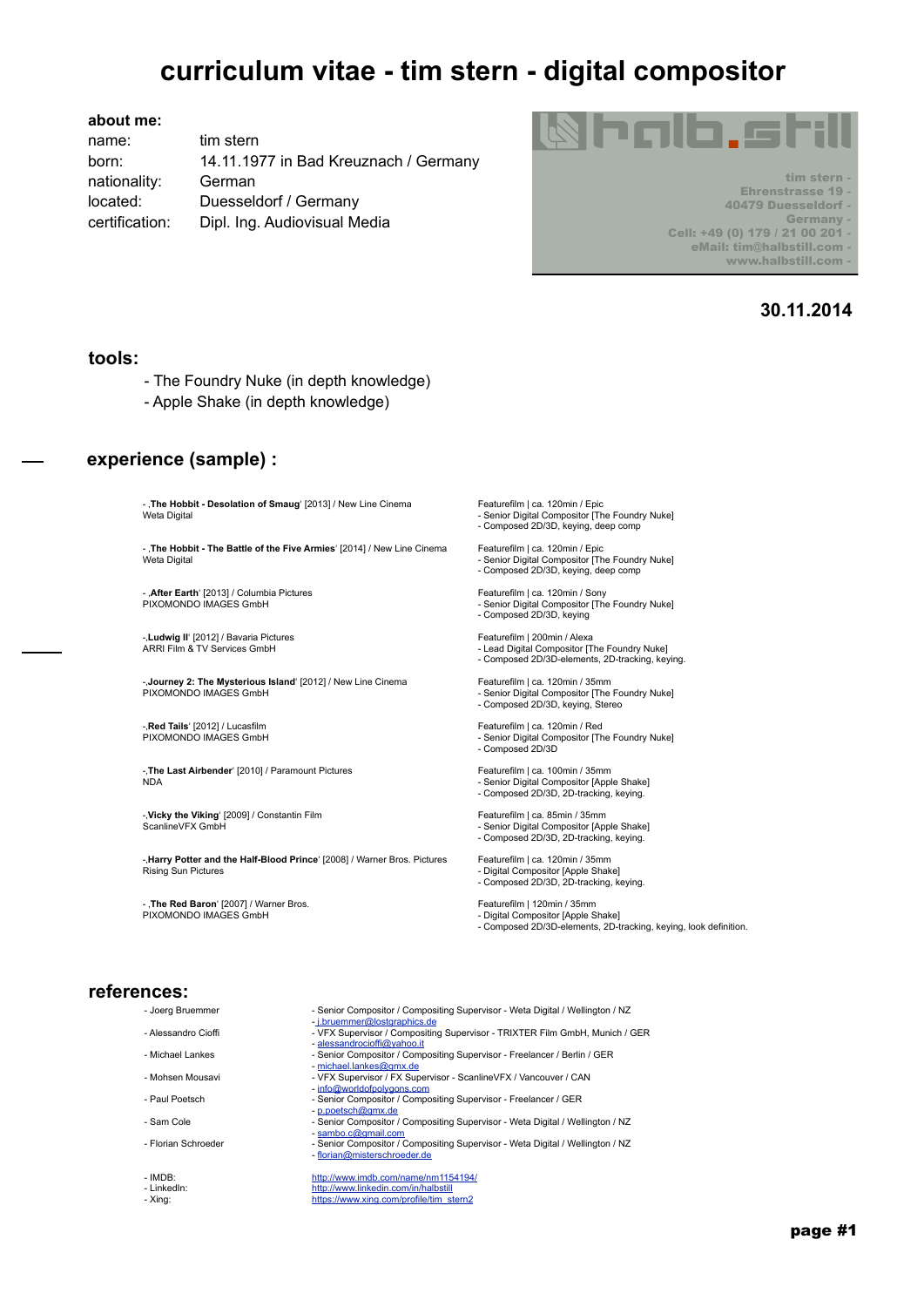$\overline{\phantom{a}}$ 

| career:           |                                                                                         |
|-------------------|-----------------------------------------------------------------------------------------|
| 08/2014 - 11/2014 | Digital Compositor at Weta Digital, Wellington / New Zealand                            |
| 06/2013 - 05/2014 | Digital Compositor at Weta Digital, Wellington / New Zealand                            |
| 10/2012 - 04/2013 | Digital Compositor at PIXOMONDO IMAGES GmbH, Berlin / Germany                           |
| 10/2011 - 09/2012 | Digital Compositor at ARRI Film & TV Services GmbH, Munich / Germany                    |
| 10/2010 - 09/2011 | Digital Compositor at PIXOMONDO IMAGES GmbH, Berlin / Germany                           |
| 09/2010 - 09/2010 | Digital Compositor at ScanlineVFX GmbH, Duisburg / Germany                              |
| 05/2010 - 08/2010 | Digital Compositor at ScanlineVFX GmbH, Munich / Germany                                |
| 01/2010 - 03/2010 | Digital Compositor at ScanlineVFX GmbH, Munich / Germany                                |
| 11/2009 - 12/2009 | Digital Compositor at ARRI Film & TV Services GmbH, Munich / Germany                    |
| 01/2009 - 10/2009 | Digital Compositor at ScanlineVFX GmbH, Munich / Germany                                |
| 10/2008 - 12/2008 | Digital Compositor at PICTORION das werk GmbH, Duesseldorf / Germany                    |
| 07/2008 - 09/2008 | Digital Compositor at Rising Sun Pictures, Adelaide / Australia                         |
| 04/2008 - 07/2008 | Digital Compositor at Trixter Film GmbH, Munich / Germany                               |
| 01/2008 - 04/2008 | Digital Compositor at ARRI Film & TV Services GmbH, Munich / Germany                    |
| 05/2007 - 01/2008 | Digital Compositor at PICTORION das werk GmbH, Duesseldorf / Germany                    |
| 10/2006 - 04/2007 | Digital Compositor at PIXOMONDO IMAGES GmbH, Stuttgart / Germany                        |
| 06/2006 - 10/2006 | Digital Compositor at tvt.postproduction GmbH, Berlin / Germany                         |
| 09/2005 - 09/2005 | Digital Compositor at Condor digital media GmbH, Berlin / Germany                       |
| 08/2003 - 07/2006 | Freelance Picture Technician at SWR [german television], Stuttgart / Germany            |
| 03/2002 - 04/2003 | Digital Artist internship (compositing / editing)   m.a.r.k.13 GbR, Stuttgart / Germany |
| 10/1999 - 04/2005 | Dipl. Ing. (FH) Audiovisual Media   Stuttgart Media University / Germany                |
| 1998 - 1999       | General Certificate of Education in Structural Engineering                              |
| 1997 - 1998       | Civil-Service as a Janitor                                                              |
| 1994 - 1997       | Professional education as a Architectural Draughtsman                                   |

## **experience feature film (detailed) 2006-20xx:**

| - New Line Cinema / , The Hobbit - The Battle of the Five Armies' [2014]<br>Weta Digital     | Featurefilm   ca. 120min / Epic     | - Senior Digital Compositor [Nuke]      |
|----------------------------------------------------------------------------------------------|-------------------------------------|-----------------------------------------|
| - New Line Cinema / The Hobbit - The Desolation of Smaug - EE' [2014]<br>Weta Digital        | Featurefilm   ca. 120min / Epic     | - Senior Digital Compositor [Nuke]      |
| - New Line Cinema / , The Hobbit - The Desolation of Smaug' [2013]<br><b>Weta Digital</b>    | Featurefilm   ca. 120min / Epic     | - Senior Digital Compositor [Nuke]      |
| - Columbia Pictures / , After Earth' [2012]<br>PIXOMONDO IMAGES GmbH                         | Featurefilm   ca. 120min / Red      | - Senior Digital Compositor [Nuke]      |
| - Concord / , Rubinrot [2012]<br>ARRI Film & TV Services GmbH                                | Featurefilm   ca. 90min / Epic      | - Senior Digital Compositor [Nuke]      |
| - Bavaria Pictures / , Ludwig II' [2012]<br>ARRI Film & TV Services GmbH                     | Featurefilm   ca. 200min / Alexa    | - Lead/Senior Digital Compositor [Nuke] |
| - Wiedemann & Berg / , Wer's glaubt wird selig' [2012]<br>ARRI Film & TV Services GmbH       | Featurefilm   ca. 90min / Alexa     | - Senior Digital Compositor [Nuke]      |
| - ZDF / ,Deckname: Luna' [2012]<br>ARRI Film & TV Services GmbH                              | Featurefilm   ca. 180min / Alexa    | - Senior Digital Compositor [Nuke]      |
| - Warner Bros. / , Cloud Atlas' [2012]<br>ARRI Film & TV Services GmbH                       | Featurefilm   ca. 120min / 35mm     | - Senior Digital Compositor [Nuke]      |
| - Explorer Media / , Messner' [2012]<br>ARRI Film & TV Services GmbH                         | Featurefilm   ca. 90min / Alexa     | - Senior Digital Compositor [Nuke]      |
| - Collina Filmproduktion / , Sams im Glueck' [2012]<br>ARRI Film & TV Services GmbH          | Featurefilm   ca. 90min / Alexa     | - Senior Digital Compositor [Nuke]      |
| - Rat Pack Filmproduktion / , Das Haus der Krokodile' [2012]<br>ARRI Film & TV Services GmbH | Featurefilm   ca. 90min / Alexa     | - Senior Digital Compositor [Nuke]      |
| - Constantin Film / ,Tuerkisch fuer Anfaenger' [2012]<br>ARRI Film & TV Services GmbH        | Featurefilm   ca. 90min / Alexa     | - Senior Digital Compositor [Nuke]      |
| - TeamWorx Television & Film / , Muenchen 72' [2012]<br>ARRI Film & TV Services GmbH         | Featurefilm   ca. 90min / Alexa     | - Senior Digital Compositor [Nuke]      |
| - Sam Film / , Fuenf Freunde' [2012]<br>ARRI Film & TV Services GmbH                         | Featurefilm   ca. 90min / Alexa     | - Senior Digital Compositor [Nuke]      |
| - New Line Cinema / , Journey 2: The Mysterious Island [2012]<br>PIXOMONDO IMAGES GmbH       | Featurefilm   ca. 120min / 35mm     | - Senior Digital Compositor [Nuke]      |
| - Lucasfilm / , Red Tails' [2012]<br>PIXOMONDO IMAGES GmbH                                   | Featurefilm   ca. 120min / Red      | - Senior Digital Compositor [Nuke]      |
| - GKFIlms / , Hugo' [2011]<br>PIXOMONDO IMAGES GmbH                                          | Featurefilm   ca. 120min / Alexa    | - Senior Digital Compositor [Nuke]      |
| - Universal Pictures / , Fast Five' [2011]<br>PIXOMONDO IMAGES GmbH                          | Featurefilm   ca. 130min / 35mm     | - Senior Digital Compositor [Nuke]      |
| - TeamWorx Television & Film / , Hindenburg' [2011]<br>PIXOMONDO IMAGES GmbH                 | Featurefilm   ca. 180min / Red (TV) | - Senior Digital Compositor [Nuke]      |
| - Bavaria Pictures GmbH / , Innocent Saturday' [2011]<br>ScanlineVFX GmbH                    | Featurefilm   ca. 90min / 35mm      | - Senior Digital Compositor [Nuke]      |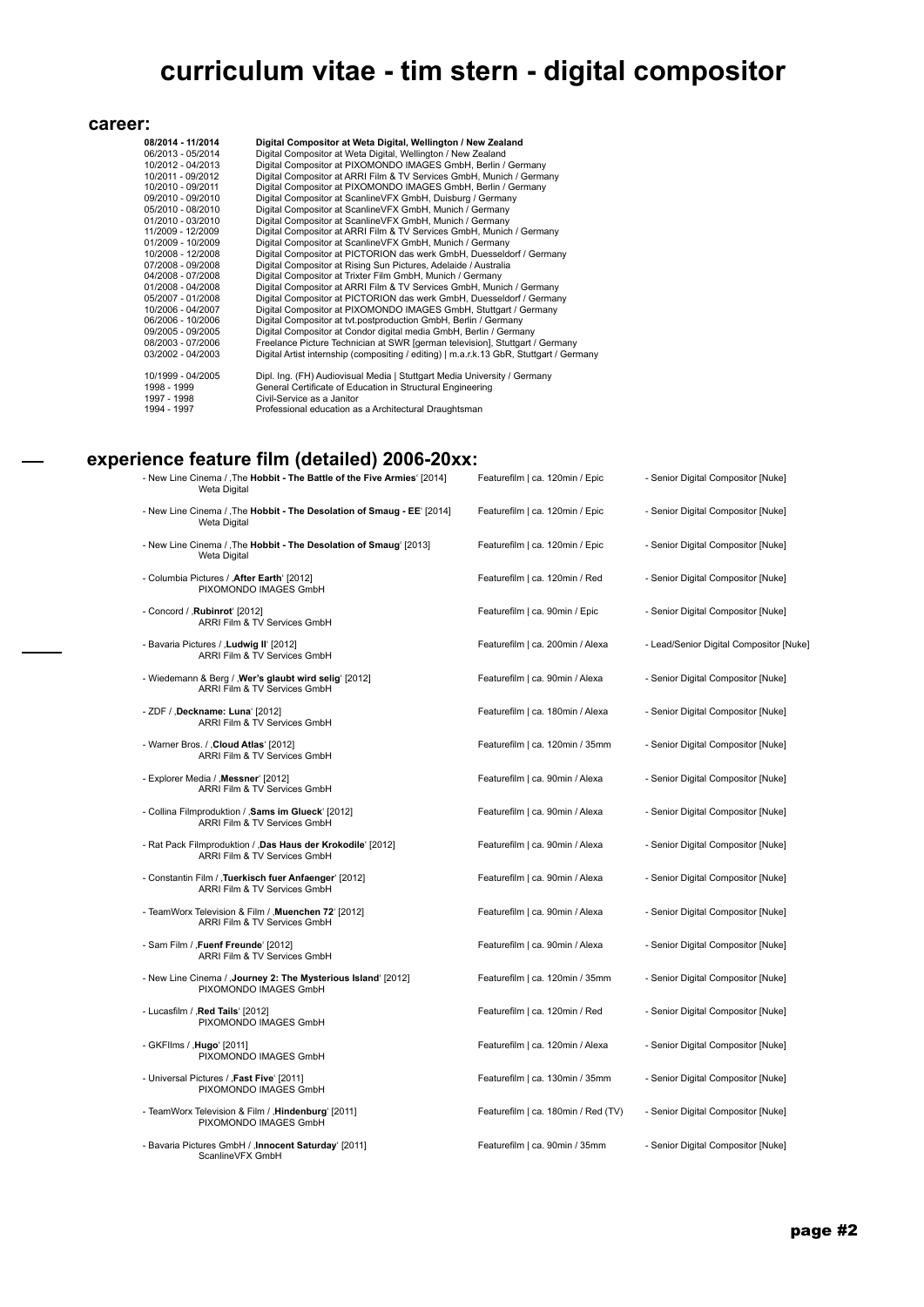| - RTL / Visus - Das Vermächtnis der Arche' [2011]<br>ScanlineVFX GmbH                                                                         | Featurefilm   ca. 90min / 35mm (TV)  | - Senior Digital Compositor [Nuke]  |
|-----------------------------------------------------------------------------------------------------------------------------------------------|--------------------------------------|-------------------------------------|
| - Tele München Fernseh Produktionsgesellschaft (TMG) / , Moby Dick' [2010]<br>ScanlineVFX GmbH                                                | Featurefilm   ca. 200min / 35mm (TV) | - Senior Digital Compositor [Nuke]  |
| - Warner Bros. / , Otto's Eleven' [2010]<br>ScanlineVFX GmbH                                                                                  | Featurefilm   ca. 100min / 35mm      | - Senior Digital Compositor [Nuke]  |
| - Paramount Picutres / , The Last Airbender' [2010]<br><b>NDA</b>                                                                             | Featurefilm   ca. 100min / 35mm      | - Senior Digital Compositor [Shake] |
| - Monaco Film GmbH / , Westflug' [2010]<br>ScanlineVFX GmbH                                                                                   | Featurefilm   ca. 90min / 35mm (TV)  | - Senior Digital Compositor [Shake] |
| - ZDF / , Hanni und Nanni' [2010]<br>ScanlineVFX GmbH                                                                                         | Featurefilm   ca. 90min / 35mm       | - Senior Digital Compositor [Shake] |
| - ProSieben / , Leppel und Langsam [2010]<br>ScanlineVFX GmbH                                                                                 | Featurefilm   ca. 90min / 35mm (TV)  | - Senior Digital Compositor [Shake] |
| - Constantin Film / , Jerry Cotton' [2010]<br>ARRI Film & TV Services GmbH                                                                    | Featurefilm   ca. 90min / 35mm       | - Senior Digital Compositor [Shake] |
| - Studio Babelsberg / , The Ghostwriter' [2010]<br>ScanlineVFX GmbH                                                                           | Featurefilm   ca. 120min / 35mm      | - Senior Digital Compositor [Shake] |
| - NHK / , A Cloud Upon A Slope' [2010]<br>ScanlineVFX GmbH                                                                                    | Featurefilm   ca. 90min / 35mm (TV)  | - Senior Digital Compositor [Shake] |
| - Wiedemann & Berg Filmproduktion / , Faktor 8' [2009]<br>ScanlineVFX GmbH                                                                    | Featurefilm   ca. 90min / 35mm(TV)   | - Senior Digital Compositor [Shake] |
| - Constantin Film / , Vicky The Viking' [2009]<br>ScanlineVFX GmbH                                                                            | Featurefilm   ca. 85min / 35mm       | - Senior Digital Compositor [Shake] |
| - Gemini Film / , Berlin 36' [2009]<br>ScanlineVFX GmbH                                                                                       | Featurefilm   ca. 90min / 35mm       | - Lead Digital Compositor [Shake]   |
| - Wiedemann & Berg Filmproduktion / , Maennerherzen' [2009]<br>ScanlineVFX GmbH                                                               | Featurefilm   ca. 90min / 35mm       | - Digital Compositor [Shake]        |
| - Egoli Tossell Film. / , Hilde' [2009]<br>PICTORION das werk GmbH                                                                            | Featurefilm   ca. 120min / 35mm      | - Digital Compositor [Shake]        |
| - Warner Bros. / , Harry Potter and the Half-Blood Prince' [2008]<br><b>Rising Sun Pictures</b>                                               | Featurefilm   ca. 120min / 35mm      | - Digital Compositor [Shake]        |
| - Buena Vista International / , Lilly the Witch' [2009]<br>Trixter Film GmbH                                                                  | Featurefilm   ca. 90min / 35mm       | - Digital Compositor [Shake]        |
| - Sat1 / , Der Untergang der DDR' [2008]<br>ARRI Film & TV Services GmbH                                                                      | Featurefilm   200min / 16/35mm       | - Digital Compositor [Shake]        |
| - Constantin Film / , Anonyma - A Woman in Berlin' [2008]<br>ARRI Film & TV Services GmbH                                                     | Featurefilm   105min / 35mm          | - Digital Compositor [Shake]        |
| - Constantin Film / , Freche Maedchen' [2008]<br>ARRI Film & TV Services GmbH                                                                 | Featurefilm   97min / 16mm           | - Digital Compositor [Shake]        |
| - Bleiberg Entertainment / , Adam Resurrected' [2008]<br>PICTORION das werk GmbH                                                              | Featurefilm   ca. 120min / 35mm      | - Digital Compositor [Shake]        |
| - Sony Pictures / The Children of Huang Shi' [2008]<br>PICTORION das werk GmbH                                                                | Featurefilm   114min / 35mm          | - Digital Compositor [Shake]        |
| - Warner Bros. / , The Red Baron' [2007]<br>PIXOMONDO IMAGES GmbH                                                                             | Featurefilm   120min / 35mm          | - Digital Compositor [Shake]        |
| - Buena Vista International /,The Three Investigators And The Secret Of Skeleton Island Featurefilm   94min / 35mm<br>tvt.postproduction GmbH |                                      | - Digital Compositor [Shake]        |